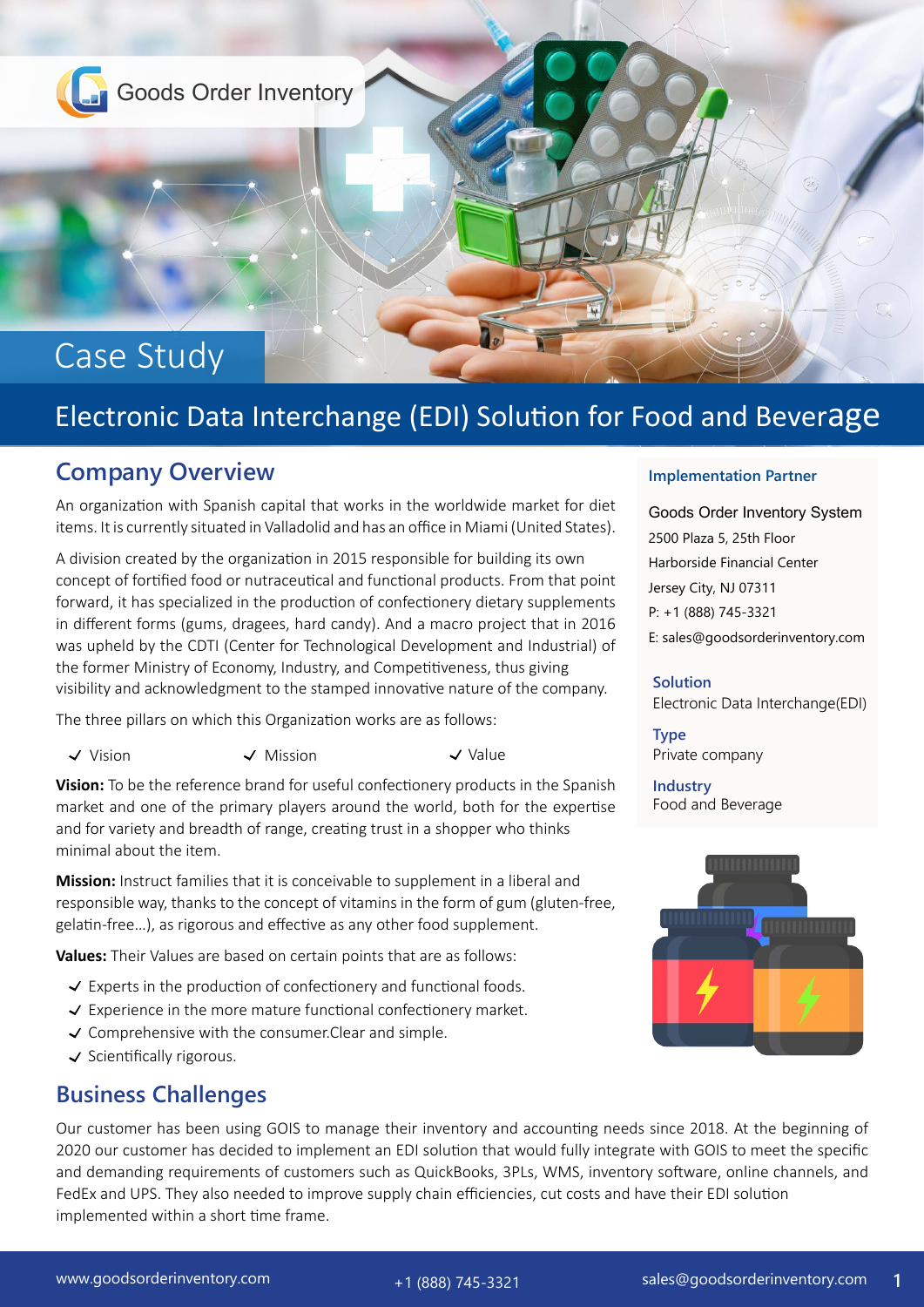As a growing business expanding in the North American market, they required an EDI provider that could not alone support all the EDI standards but one that could also offer fully integrated EDI solutions for GOIS. The Organization is a pharma Venture that has built-up a customized search strategy based on the specific requirements of the client, which involves a systemic country-by-country identification of candidates with the correct medical indications, which is combined with their commercial potential and availability for the territories of interest. For each lead, they have created a custom-made proposal, which was the basis of a formal and confidential approach by this organization on behalf of their client to capture the business opportunity. Their venture has identified many more promising leads than the client had been able to achieve with its own resources and they have contributed to an efficient acquisition process.

#### **Solutions**

As eCommerce continues to grow at a rapid pace, many suppliers and retailers are introducing fully integrated EDI solutions as best business practice and a core competency of their overall business model. Having a fully integrated EDI solution means that manual processes can be automated, turn-rates increased, and internal resources used more efficiently and effectively. After a detailed search of the marketplace, our customer has selected GOIS and eZCOM to be their EDI partner. By implementing fully integrated EDI solutions for GOIS, our customer was able to automate the sending and receiving of all standard EDI documents such as purchase orders, invoices and advanced shipment notifications (ASN). As a full service EDI provider, eZCOM EDI services provided our customer with all the communication protocols, translation services, mapping functionality and support required to establish and run a successful EDI solution with their trading partners.

# **The Results**

#### Automation of Order Process

With the manual order creation in GOIS they have to make manual entries in their system to update their stocks. To overcome this issue GOIS has come up with a solution for the Organization by providing them EDI Integration with Lingo via which whenever they make entries of the products the GOIS inventory automatically gets updated, due to which their workflow starts running with ease and smoothness.

Goods Order Inventory completed the project within 4 weeks after that no manual data entry used to be created by Organization and 100 of orders started flowing to GOIS in a fraction of seconds and with this help from GOIS, Today the organization is dealing with a large number of happy customers.

Goods Order Inventory completed the project within 4 weeks after that no manual data entry use to be created by Organization and 100 of orders started flowing to GOIS in a fraction of seconds and With this help from GOIS, Today the organization is dealing with a large number of happy customers.

# **Product Traceability**

Product traceability was a major issue for the organization as it was specifically essential for them to track down expired and defective products. To get over this major issue of traceability Goods order inventory helped the organization by explaining to them about the inventory feature where they can add new products with all the details and can trace any new product or existing product by going in the Managed Product section. GOIS also provided them the feature to keep the visibility on their Back Orders with GOIS backorder functionality, which provided them an advantage in keeping an eye on their products.

Increasing supply chain visibility can be very helpful for suppliers and retailers. Traceability helped the organization in identifying where all the medicine is going, decreasing the likelihood of them getting lost in the market, and help prevent counterfeiting. It increased the Fulfillment of the orders through Lingo EDI.

# **Automation of Inventory Processes**

As, 100s of orders were coming from different locations of the same company like Target, CVS, MEIJER INC, TOPCO, GNC, HEB, GIANT EAGLE INC, etc. using EDI, it helped them to automate their sales and ordering processes. The Organization quickly and efficiently makes inventory inquiries for their suppliers to determine availability. The automation of the inventory was an efficient process with no errors. The Orders, which are being shipped, were updated correctly in the inventory system timely.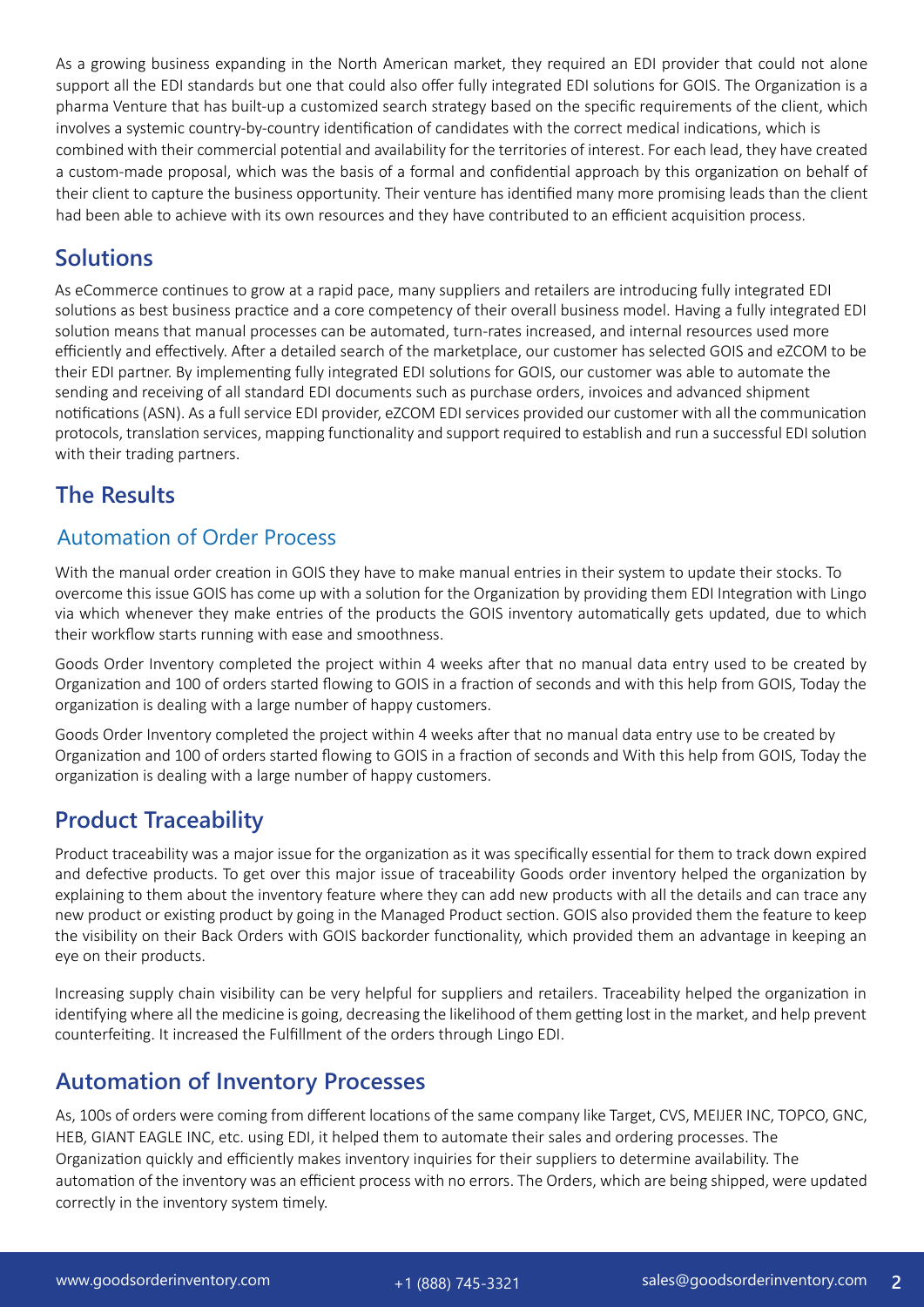#### **Warehouse Management**

It includes the physical warehouse infrastructure, tracking systems, and communication between product stations. All the more accurately, warehouse management involves the receipt, storage, and development of goods to distribution centers or to the last customer. In today's modern world, organizations are using multiple levels of warehouses. These may include a central warehouse, regional warehouses (serviced by the central warehouse), and potentially retail warehouses (serviced by the regional warehouses).

Goods order inventory provides customers fully integrated, cloud-based EDI solutions to link their system with their ERP or Accounting Software solution. It helps to automate the flow of data between systems and removes the need to re-key data. This in turn gives the client greater accuracy, which reduces charge, backs and saves both time and money. The EDI solution permits them to transfer part of their inventory to a third-party logistics solution so that they can reduce warehousing costs, improve shipping speeds, and possibly reduce the total cost of inventory and warehousing as well.

# **Pick and Ship – Making Order Fulfillment Simple**

Goods order Inventory permit multi-channel distributors and manufacturer's powerful tools for boosting, smoothing out, and idealizing warehouse and order fulfillment operations. For distributors everything being equal and sizes, paying little mind to industry, a strong, positive reputation usually depends intensely on the phases of request fulfillment: Pick, Pack, and Ship.

With the help of Multi-Channel Order Management:

- $\prec$  At the same time, handle numerous business channels, including EDI and eCommerce.
- $\checkmark$  Requests can include products, administration expenses, delivering charges, taking care of charges, any chargeable things, or exercises.
- $\backsim$  Make in a hurry deals orders continuously with mobile devices.
- $\checkmark$  Acknowledge various installment choices.
- $\checkmark$  Set "don't dispatch" before and after dates.
- $\checkmark$  Book arrangements ahead of time of shipments without inventory commitment.
- $\checkmark$  View credit status during order entry, use authorization-based supersede ability if necessary.

# **3PL (Third Party Logistics)**

A third-party logistics company or 3PL provider is an organization that provides full logistics services: transportation, forwarding, warehousing, customs clearance, and other logistics-related activities. 3PL represents Third Party Logistics. In other words, the term 3PL is inseparable from logistics outsourcing, which implies the exchanges of part or all the logistics functions, to a logistics service provider.

#### **Benefits of EDI for 3PL**

EDI gives the establishment for third-party logistics suppliers to seek after the computerized request handling and inventory management capacities that help their business scale and thrive. It is important that an ever-increasing number of retailers and providers are requesting all from their exchanging accomplices to be EDI skilled.

- $\checkmark$  Reduce manual processes and errors.
- $\checkmark$  EDI is cheaper than paper.
- $\checkmark$  Increase predictability and performance.
- $\checkmark$  Improve forecasts from precise data.
- $\checkmark$  Better, control your margin.
- $\checkmark$  Free up valuable resources.